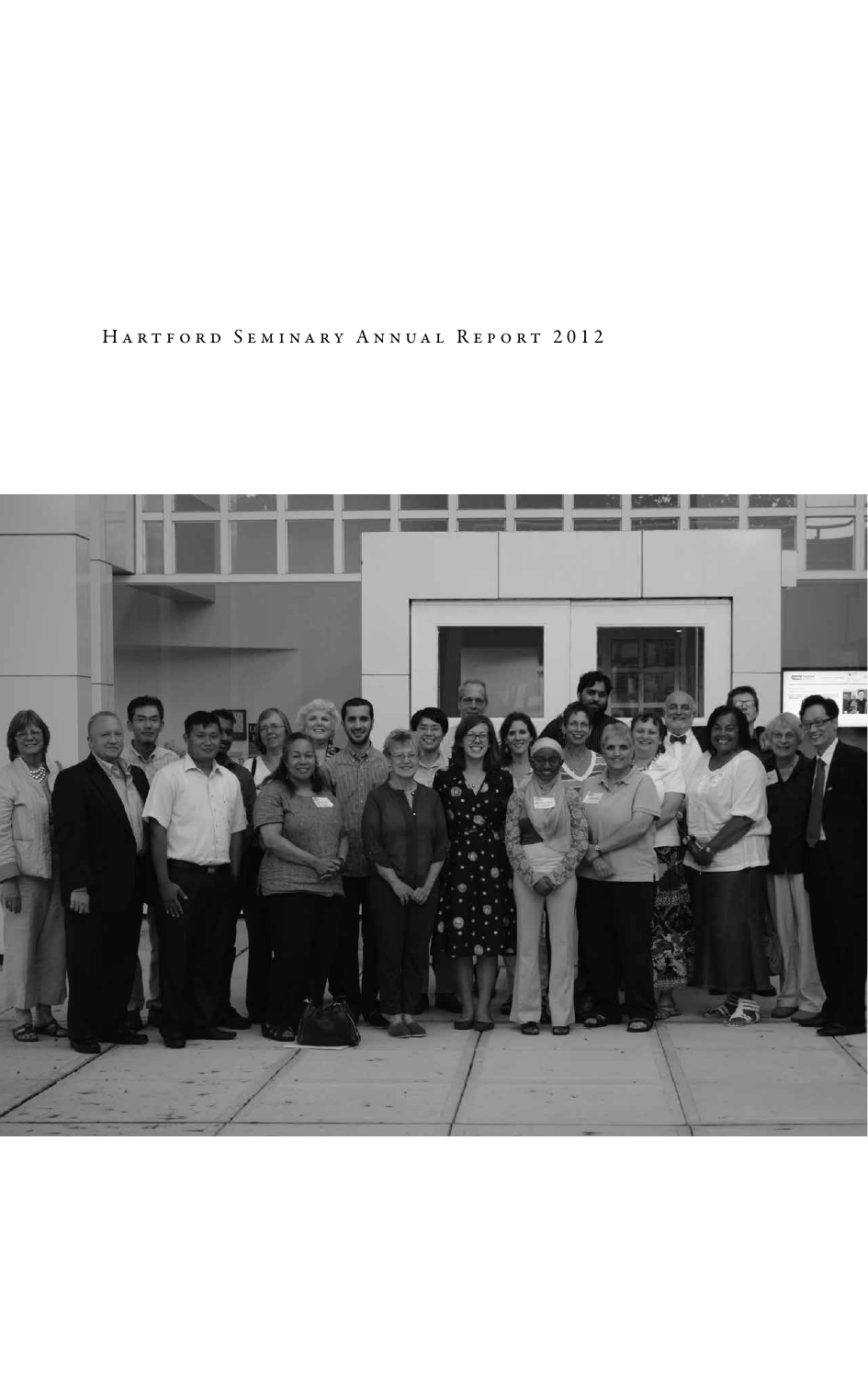### PRESIDENT'S MESSAGE



Greetings. I welcome you to our 2012 Annual Report.

In many varied ways, Hartford Seminary plays a significant role in today's plural world. In this message, I would like to outline just some of the activities that have taken place in the past year that demonstrate how the Seminary equips individuals and religious institutions to provide leadership that is faith ful, contextually sensitive and open to dialogue with other faith tradi tions.

Having an outstand ing faculty is one of our core strengths and I am pleased to report that this year we have ap pointed two new faculty members.

Najib Awad is Associate Professor of Christian Theology. Najib is a Pres byterian theologian from Syria. The breadth of his scholarship is reflected in his range of publications, from "The Passion Nar rative in the Gospel of Matthew: A Historico-Narrative Criticism" to his most recent book, "And Freedom Became a Public Square: Political, Sociological and Reli gious Overviews on the Arab Christians and the Arabic Spring."

Shanell T. Smith is Assistant Professor of New Testament and Christian Origins. With

Shanell's appointment, Hartford Seminary has a special strength in post-colonial studies of the Bible since her work in this field complements the work of Uriah Kim, Associate Professor of Hebrew Bible. In addi tion, Shanell focuses on womanist and feminist Biblical interpretation. At Drew University, her dissertation topic, "Empire, Gender and Ambi*veil*ence: Toward a Postcolonial Woman ist Interpretation of the Woman Babylon in the Book of Revelation," won the Rabbi Dr. Shel don J. Weltman Prize for the Best Dissertation in Biblical Studies. Shanell is ordained clergy in the Presbyterian Church of the United States.

Speaking of Uriah, it gives me great pleasure to inform you that Uriah is now our Academic Dean. Our former Dean, James Nieman, was named President of the Lutheran School of Theology at Chicago last spring. It was difficult to bid farewell to Jim. At the same time, I am pleased, we are all pleased, that Uriah has assumed the position of Academic Dean; he has shown dedication, skill and enthusiasm in the first few months of his tenure.

Our development efforts have led to several major achievements.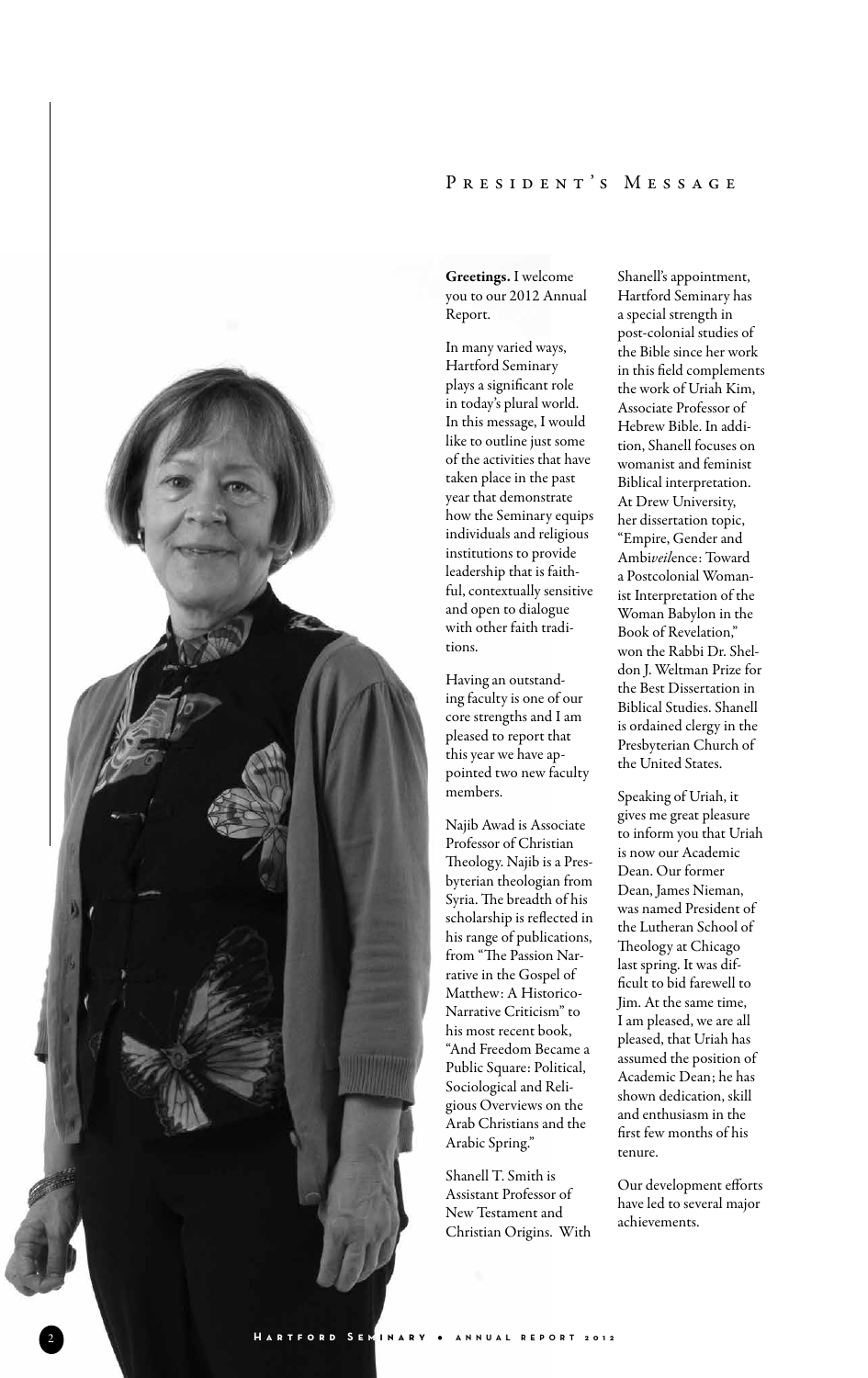Thanks to the generosity of Board member Trudie Prior and her husband Neil Prior, the estate of The Revs. Jane and William Inderstrodt, Lynn and John Fulkerson, and another anonymous member of the Seminary Board of Trustees, we have established an endowed faculty chair in Abrahamic Partnerships. The first holder of the chair will be Yehezkel Landau, Faculty Associate in Interfaith Relations, and the focus will be the history and practice of Jewish, Christian and Muslim Relations.

We also celebrated the completion of a major project to enhance library services. With the H.A. Vance Foundation as primary donor, and including significant donations from the Ahearn Family Foundation and a number of individual supporters, the Seminary was able to add nine mobile shelving units in the library, increasing the accessible collection by 30 percent.

 Also, over the summer, we installed a new front courtyard. As part of this project, through the gifts of 16 donors, we installed special pavers in the central square. These pavers commemorate Seminary alumni/ae, family, friends, teachers and mentors.

Another major grant to the Seminary came from

the Shinnyo-en Foundation to support a Religious Diversity Leadership Workshop, held in June. The workshop will be an annual gathering of experienced and emerging leaders from diverse religious backgrounds, eager to share their own expertise and to learn new leadership practices. It is directed by Lucinda Mosher, Faculty Associate for Interfaith Studies.

Academically, we entered into an exciting new partnership in 2012 with the Jewish Theological Seminary for JTS students to study at Hartford Seminary to gain a first-hand understanding of Islam and Christianity and to contribute a Jewish presence and perspective so that together the three traditions may work toward creative and constructive relations among them. The Prior Family Foundation, led by Trustee Trudie Prior and her husband Neil Prior, made a generous gift to fund six course enrollments for JTS students here during the 2012-2013 academic year. Three JTS students participated in the Building Abrahamic Partnerships course in June. One of them said afterward, "The experience exceeded my expectations, which now, looking back, seem to have been far short of what I encountered."

The faculty at the Hartford Institute for Religion Research have continued their excellent work in congregational studies, helping faith communities understand the challenges they face and offering ways to strengthen their vitality. In the past year, the Faith Communities Today project issued reports on innovative and contemporary worship styles and the use of social media and Internet technologies. FACT also participated in two major studies of mosques in America. Scott Thumma participated in the U.S. Religious Congregations & Membership Study, collecting data on non-denominational churches.

You may know that Miriam Therese Winter, our long-time faculty member in liturgy, worship and spirituality, is a renowned songwriter. Last winter, we celebrated the release of her new CD, Loving You, which is the first in a series of new recordings of her songs.

A major focus for us is to increase the number of students studying at the Seminary. Tina Demo was hired a year ago as Director of Recruitment and Admissions and has been working with my

office and the Communications Office to make us more known to the public and increase the number of people interested in studying at the Seminary.

A final note: I attended a reception in New York City in October to honor our alum Jacky Manuputty, a Master of Arts and International Peacemaking Program graduate from Indonesia. Jacky received the Tanenbaum Center for Interreligious Understanding's Peacemakers in Action award to recognize his peacemaking work. Jacky has helped form Peace Provocateurs to use social media to combat religious conflict between Christians and Muslims in Indonesia. To see Jacky put into practice what he learned in Hartford and to have his work thus recognized is a great pleasure and an indication of the value of the work we do.

I appreciate your support of Hartford Seminary. Please stay in touch with suggestions and feedback on our work. We would love to hear from you.

Thank you,

Heidi Hadsell President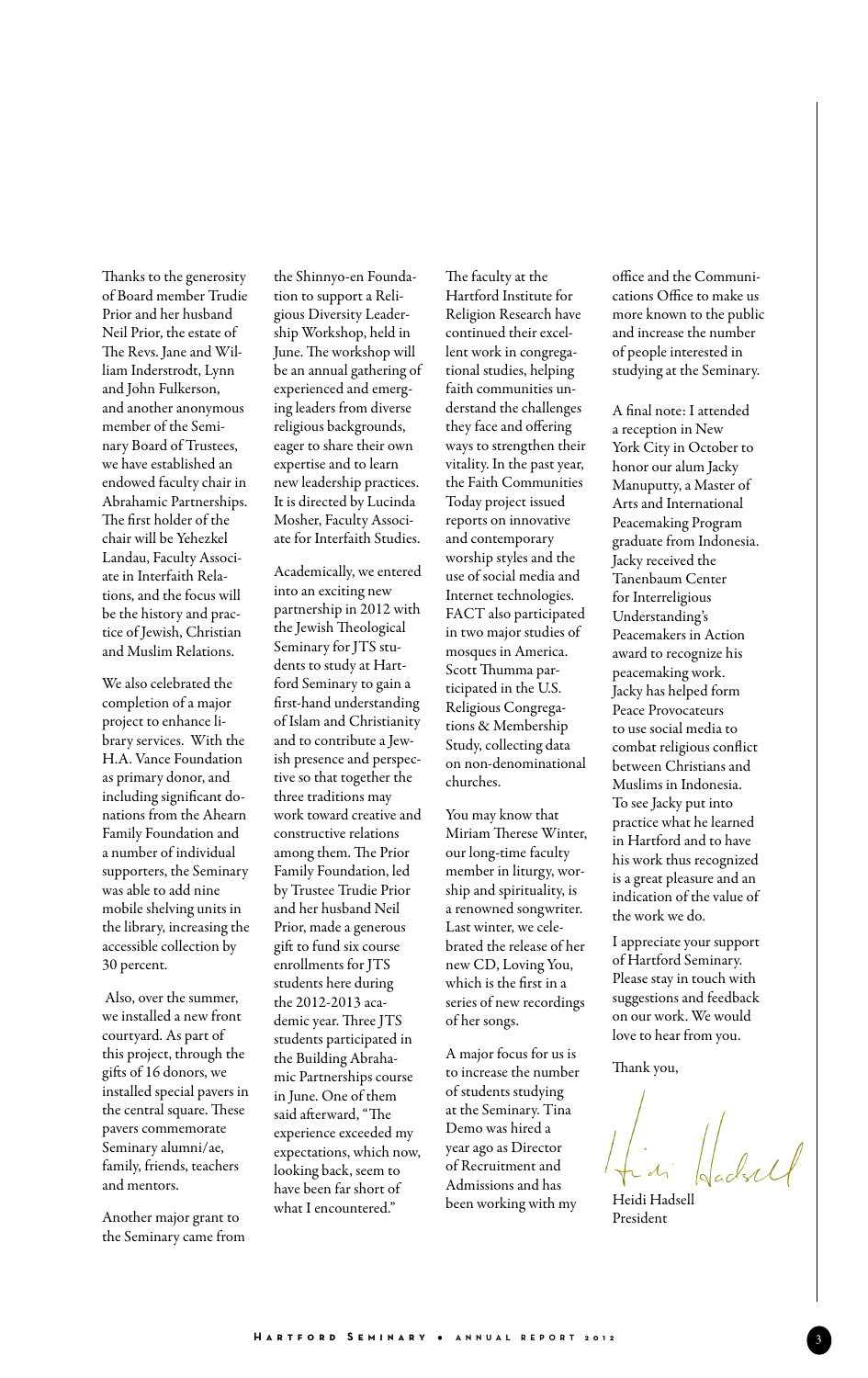

**Ralph E. Ahlberg**  Minister Emeritus, Round Hill Community Church, Greenwich, CT; *Immanuel Congregational Church, Hartford, CT*



**Abubaker Al Shingieti** Executive Director, International Institute of Islamic Thought, Herndon, VA; *All Dulles Area Muslim Society (ADAMS), Sterling, VA*



**Fatma Antar** Emeritus Professor of Economics, Manchester Community College, Manchester, CT; Visiting Professor of Arabic, Trinity College, Hartford, CT; *Founding Board Member, Islamic Association of Greater Hartford, Berlin, CT*



**Karen Bailey-Francois** Associate Pastor, Ellington Congregational Church, Ellington, CT

**Christel Ford Berry** Principal, Ford Berry Associates, Hartford, CT; *First Cathedral, Bloomfield, CT*



**Courtney B. Bourns** Partner, Berman, Bourns, Aaron & Dembo, Hartford, CT; *Asylum Hill Congregational Church, Hartford, CT* 



Rabbi, Congregation Mishkan Israel, Hamden,  $CT$ **Martin L. Budd**

**Herbert Brockman**



Retired Partner, Day Pitney, Stamford, CT; *Temple Emanu-El, New York* 



**William J. Cronin** Retired President, Cronin and Company Inc., Glastonbury, CT; Chair Emeritus, Board of Trustees; *St. Patrick-St. Anthony Church, Hartford, CT*



**Wendy B. Grammas** Former financial executive, Greenwich, CT





















**Heidi Hadsell** President, Professor of Social Ethics, Hartford Seminary

### **Amy Hines**

Senior Vice President, The Alford Group, Livingston Manor, NY; *Church of the Larger Fellowship, Unitarian Universalist, Boston, MA*



#### **Stanley C. Kemmerer** Vice President, Challenger,

Gray & Christmas, Inc.; *Priest-in-Charge, Christ and The Epiphany Episcopal Church, East Haven, CT* 

#### **Reza Mansoor**

Cardiologist, Hartford Hospital and Cardiac Care Associates; First Vice Chair, Board of Trustees; *President, Islamic Association of Greater Hartford, Berlin, CT; Board of Trustees, Muslim Coalition of Connecticut and Covenant Prep School, Hartford, CT*

#### **Vanda B. McMurtry** Partner, Davis & Harman LLP, Washington, D.C.; Chair, Board of Trustees; *Christ Church, Georgetown*, *Washington, D.C.*

**Umar F. Moghul** Partner, Stephenson Harwood Middle East LLP, Dubai, UAE; Secretary, Board of Trustees

## **Salahuddin Muhammad** Muslim Chaplain, New York State Department of

Correctional Services; *Imam, Masjid Al Ikhlas, Newburgh, New York*

#### **Sydney Perry** Chief Executive Officer,

Jewish Federation of Greater New Haven and the Jewish Community Center of New Haven; *Westville Synagogue, New Haven*

# President and General

Manager, Coral World Ocean Park, St. Thomas, VI; Second Vice Chair, Board of Trustees; *Hebrew Congregation of St. Thomas*





Chief Financial Officer, Mandell Greater Hartford Jewish Community Center, West Hartford, CT; *Beth El Temple, West Hartford, CT*

**Nancy P. Roberts** President, Connecticut

Philanthropy, Hartford, CT; *St. John's Episcopal Church, West Hartford,* 

Council for

*CT* 





*Congregational Church, Watertown, CT*

**Amy Robinson**  Marketing Communications Consultant, Hartford, CT<sub>1</sub>

**Alwi Shihab** Special Envoy to the Middle East and the Organization of the Islamic Conference for the President of the











# Republic of Indonesia, Jakarta, Indonesia **Scott Thumma** Professor of Sociology of





Co-Chair of a Buddhist inspired interfaith program, Day of Prayer and Action for Children, with UNICEF; Fellow in Interfaith Relations, Hartford Seminary; *Church of Sweden* 

### **Elliot P. Williams**

Principal, The New England Guild, Hartford, CT; *First Church in Windsor (UCC), Windsor CT* 

**Timur Yuskaev** Assistant Professor of Contemporary Islam, Hartford Seminary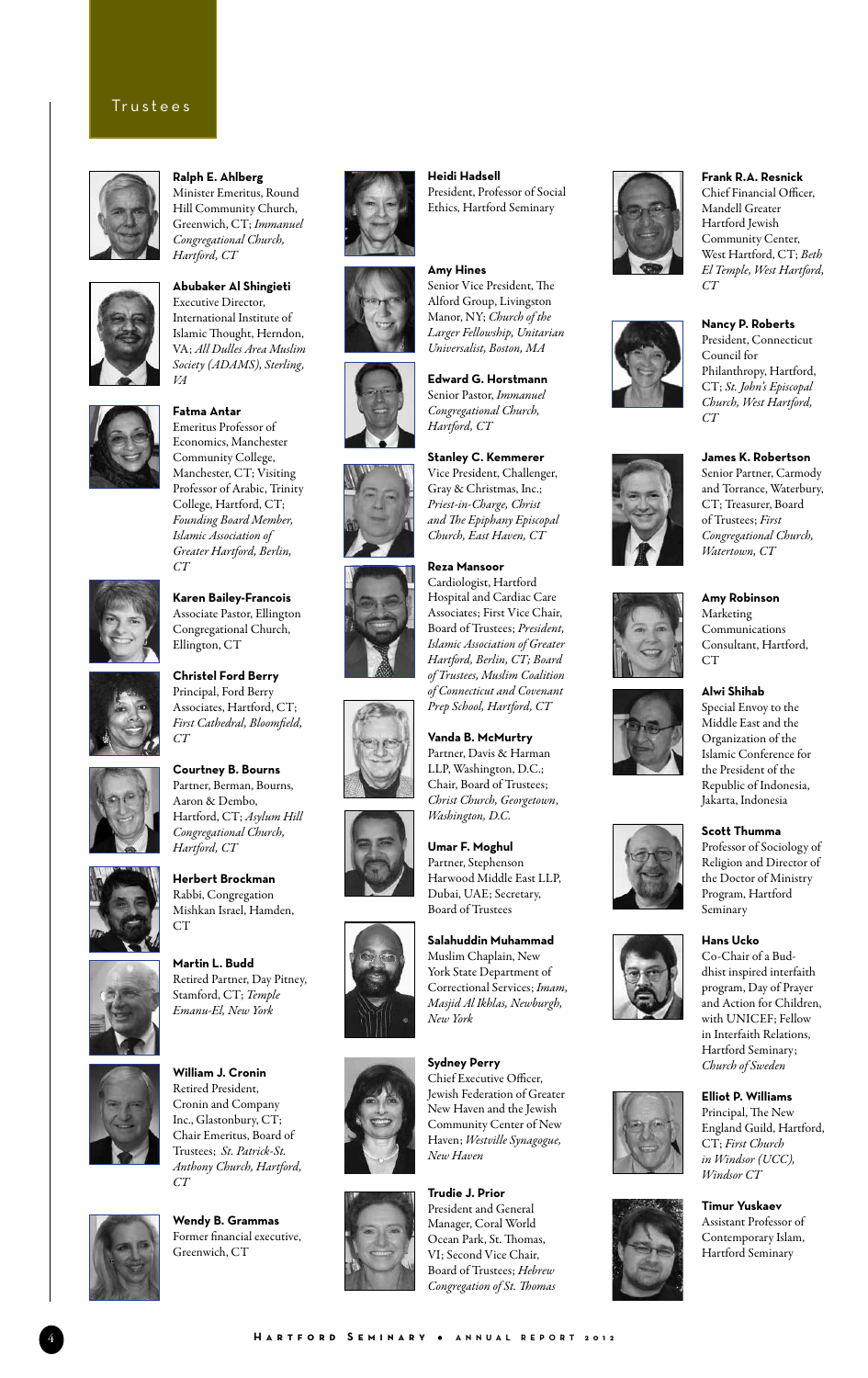The President's Council is comprised of former Seminary Trustees and others who have previously held leadership roles and who now offer their collective wisdom to the President in service to current opportunities and challenges.

Ralph E. Ahlberg Ali A. Antar Mohammad S. Bajwa, M.D. Anthony S. Brown Cyril C. Burke Nancy C. Butler David E. A. Carson Sanford Cloud Davida F. Crabtree

William H. Farley Walter M. Fiederowicz Carl T. Furniss Heidi Hadsell, Ph.D. Herbert W. Hansen Barbara E. Headley Alvan N. Johnson Worth Loomis J. Alan McLean

Marnie W. Mueller Margaret Patricelli Susan E. Pogue Donald P. Richter, Esq. John H. Riege, Esq. Michael R. Rion, Ph.D. Nancy C. Rion Robert N. Schmalz, Esq. Jane I. Smith, Ph.D.

Kenneth W. Taylor Margaret O. Thomas Phillip E. Trowbridge, M.D. Joyce H. Yarrow Barbara B. Zikmund, Ph.D. William J. Zito



Hartford Seminary Corporators are the school's ambassadors to communities far and wide: friends and alumni/ae who know and believe in the mission of the Seminary and share that enthusiasm with others, raising awareness and inviting participation. Corporators also play another essential role, as they are responsible for electing new Seminary Trustees at the Annual Meeting of the Corporation each spring.

Winthrop R. Adkins Dean C. Ahlberg Kamal Ali LeRoy Bailey Grace E. Bergen Donna Berman John A. Berman Shelley D. Best James Boucher Harold C. Buckingham Scott Cady Thomas G. Carr Edward A. Charlebois Sajjad B. Chowdhry Marian B. Cox-Chapman Alice Cruikshank Peter Cruikshank James E. Curry Carole C. Fay Lowell H. Fewster

Bridget Fidler James T. Fleming Jerry Franklin Karl A. Fransson James P. Friedman Harriet H. Gardner Arnold C. Greenberg R. Nelson Griebel Jay-Seth Guberman Rashid Hamid Walter L. Harrison Alyce F. Hild John M. Horak Molly F. James Barbara Jamestone Ronald D. Jarvis S. Edward Jeter Calvert G. Keirstead Kathleen W. Kellogg Colleen M. Keyes

Kimat G. Khatak David S. Knishkowy Charles M. Kuchenbrod Molly O. Louden Janice S. Macferran B. Patrick Madden Rosalie A. Malone Thomas F. Malone E. Merritt McDonough William G. Moldwin Helen M. Moore Edna N. Negron Nitza M. Nieves Sulayman S. Nyang Erline M. Patrick Marc A. Reich Ezra H. Ripple Louis W. Romanos Jonathan Rosenbaum Donna E. Schaper

Scott Schooley Edmund M. See Pedro E. Segarra Ralph M. Shulansky Paul Smith Marie M. Spivey Mark S. Steiner Sohaib N. Sultan Joanne F. Susag M. P. Susag Beverly D. Tatum Sally S. Taylor Joseph M. Tobin Lincoln S. Young Ritu Zazzaro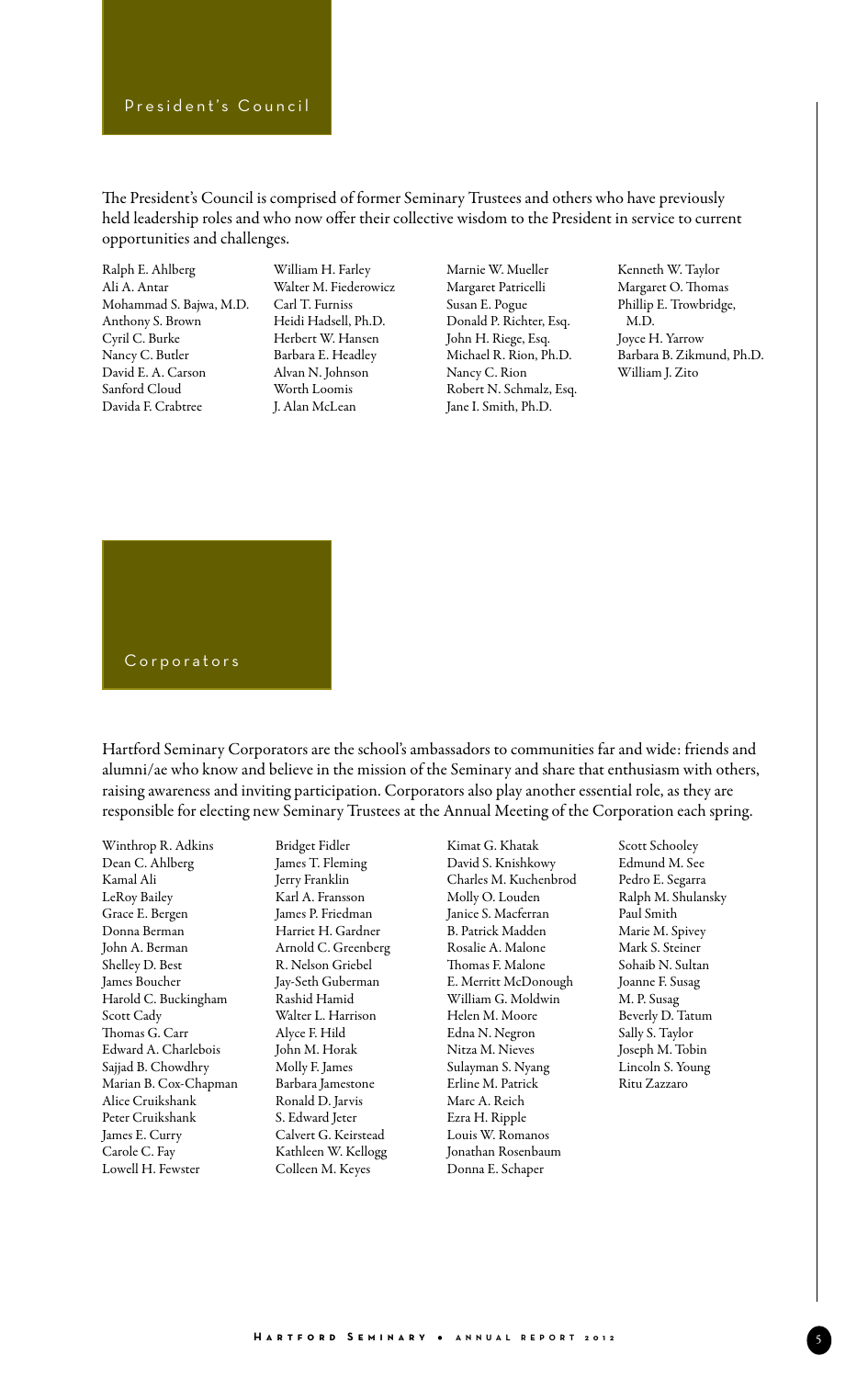# HARTFORD SEMINARY

Statement of Activities for the fiscal years ended June 30, 2011 and 2012

|                                           | 2012                   | 2011            |
|-------------------------------------------|------------------------|-----------------|
|                                           | Total                  | Total           |
|                                           |                        |                 |
| <b>OPERATING REVENUE:</b>                 |                        |                 |
| Programs, scholarships and courses        | \$<br>1,400,523        | 1,475,710<br>\$ |
| Student housing                           | 102,129                | 91,932          |
| Less: Student Aid                         | (310, 855)             | (279, 235)      |
| Student tuition and fees, net             | 1,191,797              | 1,288,407       |
| Investment return utilized for operations | 2,207,000              | 2,205,034       |
| Private gifts and grants                  | 183,774                | 421,002         |
| Research and grants                       | 300,899                | 357,080         |
| Auxiliary activities                      | 138,948                | 109,585         |
| Other revenue                             | 99,695                 | 93,277          |
| Total operating revenue                   | 4,122,113              | 4,474,385       |
|                                           |                        |                 |
|                                           |                        |                 |
| <b>OPERATING EXPENSES:</b>                |                        |                 |
| Insitutional support                      | 1,584,925              | 1,453,164       |
| Instructional                             | 1,166,695              | 1,339,079       |
| Academic support                          | 778,586                | 826,911         |
| Plant expense                             | 599,773                | 612,398         |
| <b>Student Services</b>                   | 150,096                | 157,937         |
| Total operating expenses                  | $\overline{4,}280,075$ | 4,389,489       |
| Change in net assets, operations          | (157, 962)             | 84,896          |
| <b>OTHER CHANGES:</b>                     |                        |                 |
| Private gifts and pledges                 | 2,040,132              | 272,247         |
| Investment return, net of amount          |                        |                 |
| utilized for operations                   | (2,573,579)            | 4,638,611       |
| Change in value of beneficial interests   | 33,595                 | 480,780         |
| Gain on sale of assets                    | $\boldsymbol{0}$       | 51,258          |
| Total other changes                       | (499, 852)             | 5,442,896       |
|                                           |                        |                 |
| Change in net assets                      | (657, 814)             | 5,527,792       |
|                                           |                        |                 |
| Net assets, beginning of year             | 42,120,385             | 36,592,593      |
| Net assets, end of year                   | 41,462,571             | 42,120,385      |
|                                           |                        |                 |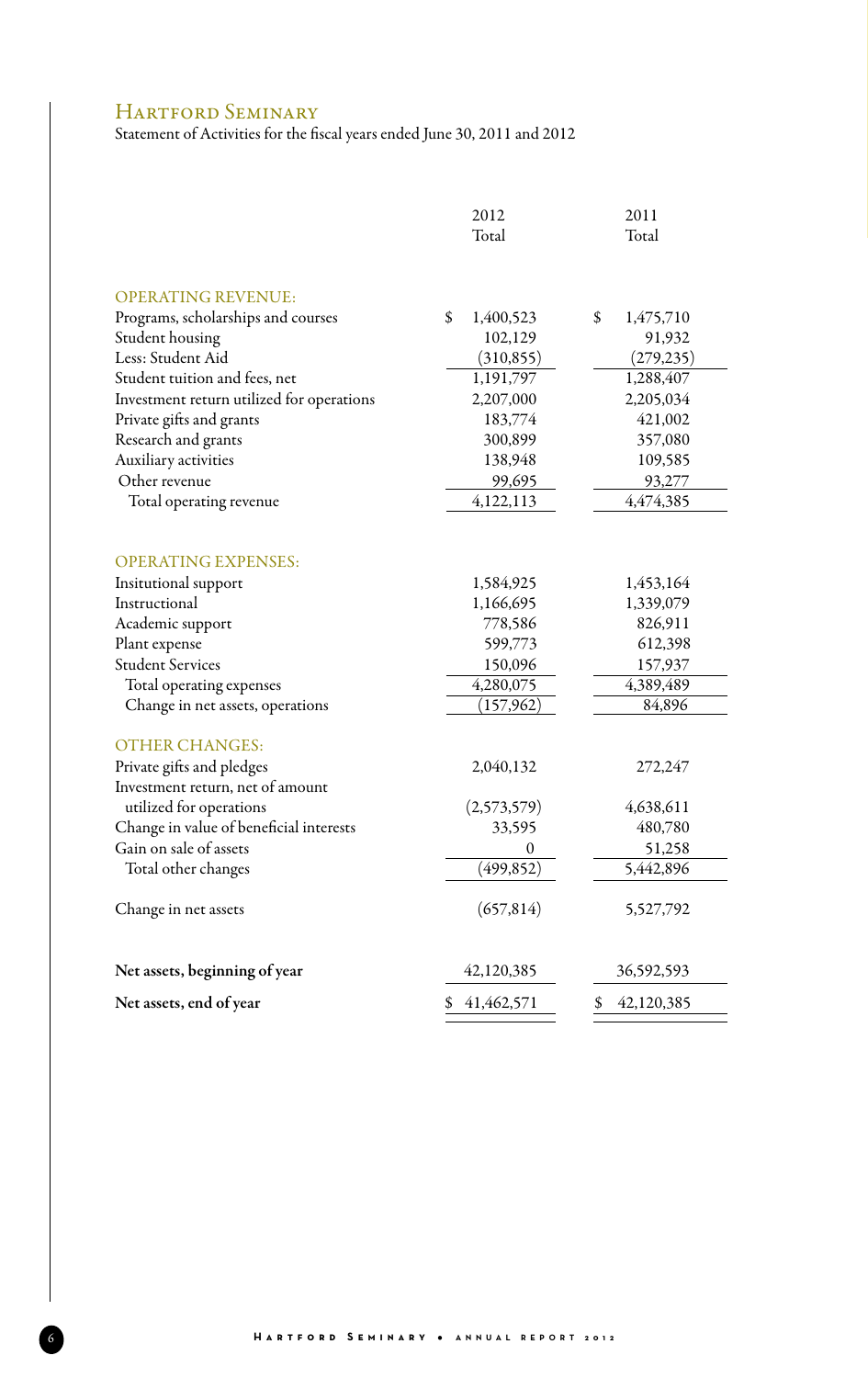# Honor Roll of Donors

Generous-hearted individuals and organizations from a broad range of faith traditions have helped Hartford Seminary achieve its goal of preparing students to understand and live in today's multi-faith world with its many continuing challenges and opportunities.

This Honor Roll of Donors recognizes those whose gifts have supported current operations and programs (the Annual

### **ANNUAL FUND**

**CONTRIBUTORS** Trustees (T) Corporators (C) President's Council (PC) . .<br>Alumni/ae <sup>\*</sup> *Indicates deceased*

#### **President's Circle**

**(\$5,000.00+)** Martin L. Budd, Esq. (T) and Aviva Budd

#### **Leadership Circle**

**(\$2,500.00+)** Gregory B. Butler and the Rev. Nancy Butler (PC) Gertrude J. Prior (T) and Cornelius Prior

#### **Visionary (\$1,000.00+)**

The Rev. Ralph E. Ahlberg (T, PC) and Beverly C. Ahlberg David S. and Jill Barrett M. Saleem Bajwa (PC) and Kaneez Bajwa Betsy Bergen (C) Robert L. Bergen Courtney B. Bourns, Esq. (T) and Anne Lundberg Bourns Rabbi Dr. Herbert N. Brockman (T ) and Elin Brockman Dr. Olive J. Brose Harold C. Buckingham, Jr., Esq. (C) and Joyce C. Buckingham William J. Cronin, Jr.(T) and Ann P. Cronin\* Jane Ellingwood\* Shawn and Linda Fisher Cornelia P. Ford<sup>\*</sup> Heidi Hadsell, Ph.D. (T) Amy Hines (T) Ms. Hyun M. Kang Lee\* and Mr. Seung Lee The Rev. Stanley C. Kemmerer\* (T) and Nancy Kemmerer Dr. M. R. Mansoor (T) and

Fund and other special funds to support faculty salaries and programs).

Following those gifts, we list those organizations and individuals who have given to special funds such as Scholarships to support current and future students, the Endowment to ensure future growth and sustainability, Capital Projects, Specially Designated Gifts and Legacy Giving (The Mackenzie Heritage Society).

Aida Mansoor\*

Thomas

Eliot P. Williams (T) and Susan Williams

**Pacesetter (\$500.00+)** The Rev. Anne S. Alvord The Rev. Beryl J. Capewell\* and Marvin Capewell David E. A. Carson (PC) and Sara F. Carson

Sanford Cloud, Jr., Esq. (PC) and Diane B. Cloud The Rev. Edward F. Duffy and

 Lynne S. Duffy The Rev. Dr. Jay Ebersole\* Lynn B. Fulkerson\* and Dr. ,<br>John P. Fulkerson Carl T. Furniss (PC) and Carolyn Furniss The Rev. Dr. Cynthia A. Good\* and Dr. Alan Pratt Rashid Hamid (C) and Ester Sanches-Naek Samuel C. Hamilton and Sandy Hamilton Allison Chisolm and Peter Hansen Charles A. Johnson\* Robert C. Knox III The Rev. Dr. Molly O'Neill

Louden\* (C)

William McKinney and Linda

The Rev. Dr. Barbara B. Zikmund (PC) and Dr. Joseph Zikmund II

The Rev. Alfred W. Matthews\* and Mrs. Virginia Matthews Vanda B. McMurtry (T) and Maria E. McMurtry The Rev. Dr. James R. Nieman and the Rev. JoAnn A. Post Nancy P. Roberts (T) and Stephen Roberts James K. Robertson (T) and JoAnn Robertson Mrs. Betty H. Stevens The Rev. Margaret O. Thomas (PC) and the Rev. Kenneth

The gifts listed below represent donations made between July 1, 2011 and June 30, 2012. The giving levels listed represent total giving by the individual or organization during that time frame, excluding gifts in kind. *Please note: We do our best to list your name correctly, but if you have a correction to make, please call the Institutional Advancement Office at (860) 509-9520 or email swright@ hartsem.edu.*

McKinney

Philip R. McLoughlin and Rose Marie McLoughlin Dr. Marnie W. and Dr. Robert E. Mueller The Rev. Dr. C. Taylor Morse The Rev. Canon Richard T. Nolan and Robert C. Pingpank Mrs. Caroline W. Palmer\* The Rev.\* and Mrs. John E. Post Ezra H. Ripple IV (C) and Christina Ripple The Rev. Dr. Evans F. Sealand\* and Evelyn Sealand Edmund M. See, Esq. ( C) and Ellen E. See F. Barry Stipp\* Joanne F. (C) and M. Philip Susag (C) The Rev. Grenville B. Winthrop III\*and Nancy Winthrop The Rev. Dr. William J. Zito (PC) and Janet Zito *and 2 anonymous donors*

### **Investor (\$250.00+)**

Samsiah Abdul Majid Douglas W. Addison\* Dr. Winthrop R. (C) and Dr. Caroline Manuele Adkins Dr. Ali A. Antar (PC) and Dr. Fatma Antar (T) The Rev. Dr, Robert W. Bermudes\* and Sally Bermudes The Rev. Marilyn S. Breckenridge\* and the Rev. Thomas R. Breckenridge\* George and Frances B. Caspar *Mary E. Coleman\** Nancy Dartnall\* Linda T. Eaton\* and John T. Eaton Rabbi Stephen Fuchs David Gonci and Noreen Cullen Wendy B. Grammas (T) Dr. Donald C. Helm<sup>\*</sup> and

 Karen R. Helm Dr. Tukyul Kimm\* Charles M. Kuchenbrod (C) and Rebecca A. Sielman The Rev. Selva R. Lehman\* Joyce and John Lemega Worth Loomis (PC) and Dr. Louise Earle Loomis Janice S. Macferran (C) Dr. Ian Markham and Lesley Markham\* Umar F. Moghul, Esq. (T) and Saema Ansari, M.D. Evan M. Odden\* and Leah Odden The Rev. Steven J. Peterson\* Marc A. (C) and Karen Reich Donald P. Richter, Esq. (C) and Jane Richter Amy B. Robinson (T) and Lewis Robinson Karen B. Rollins\* June C. Roy\* Dr. Roy M. Rutherford\* Patricia B. Snyder The Rev. Dr. E. B. Stanley\* Edward B. Whittemore and Brooke Whittemore The Rev. Donald J. Wilson and Mary Ann Lundy David L. Yoder and Carol Yoder

#### **Partner (\$100.00+)**

Nancy G. Aker\* and J. Brooke Aker The Rev. Jonathan P. Albright\* and Nancy M. Albright Paul M. Aldrich Dr. Kamal Ali (C) The Rev. Harry S. Andersen\* and Dorothy E. Andersen Carolyn Arvidson The Rev. Charles D.\* and Sandra H. Baboian The Rev. Theodore R. Bader\* and Vernetta Bade Martha M. Baker<sup>\*</sup> E. Gwen Bartok\* Peter E. and Morven C. Barwick John A. Berman, Esq. (C) and Laura Berman Christel F. Berry (T) C.S. and Willem A. Bijlefeld The Rev. Dr. Steven Blackburn and the Rev. Susan E. Wyman Auburn A. Boyers\* and Ruth Boyers Gale Brancato A. Richard and Faith Brayer Mary F. Brodhead\* The Rev. Dr. Shirlee M. Bromley\* Frank A. Brooks\* The Rev. Dr. Cyril C. Burke (PC) and A. G. Burke The Rev. Hazel A. Burnett\* The Rev. Robert H. \* and Anne S. Calvert Dr. M. Dosia Carlson\* The Rev. Bobbie Chapman\* Ed Charlebois (C) and Julie Charlebois Richard C. P. Chun\* Shannon Clarkson Laurence and Ann Coe The Rev. Ralph\* and Ruth Colby William H. and Frances F. Connelly David and Joan Cooney The Rev. Warren E. Covell\* Dr. Marian B. Cox-Chapman (C) and Dr. James Chapman The Rev. Dr. Davida Foy Crabtree\* (PC) Richard Crocker\*and Judy Crocker Scott E. Crom Alice Cruikshank (C) and Peter Cruikshank (C) The Rev. Arpad de Kallos\* Tina Demo The Rev. Dr. Richard C. Diehl\* and Mary Diehl Mary H. Dixon\* Maribel\* Donat and Nafi Donat The Rev. Dr. Michael A.\* and Deborah M. Drake The Rev. Dwight A.\* and Mrs.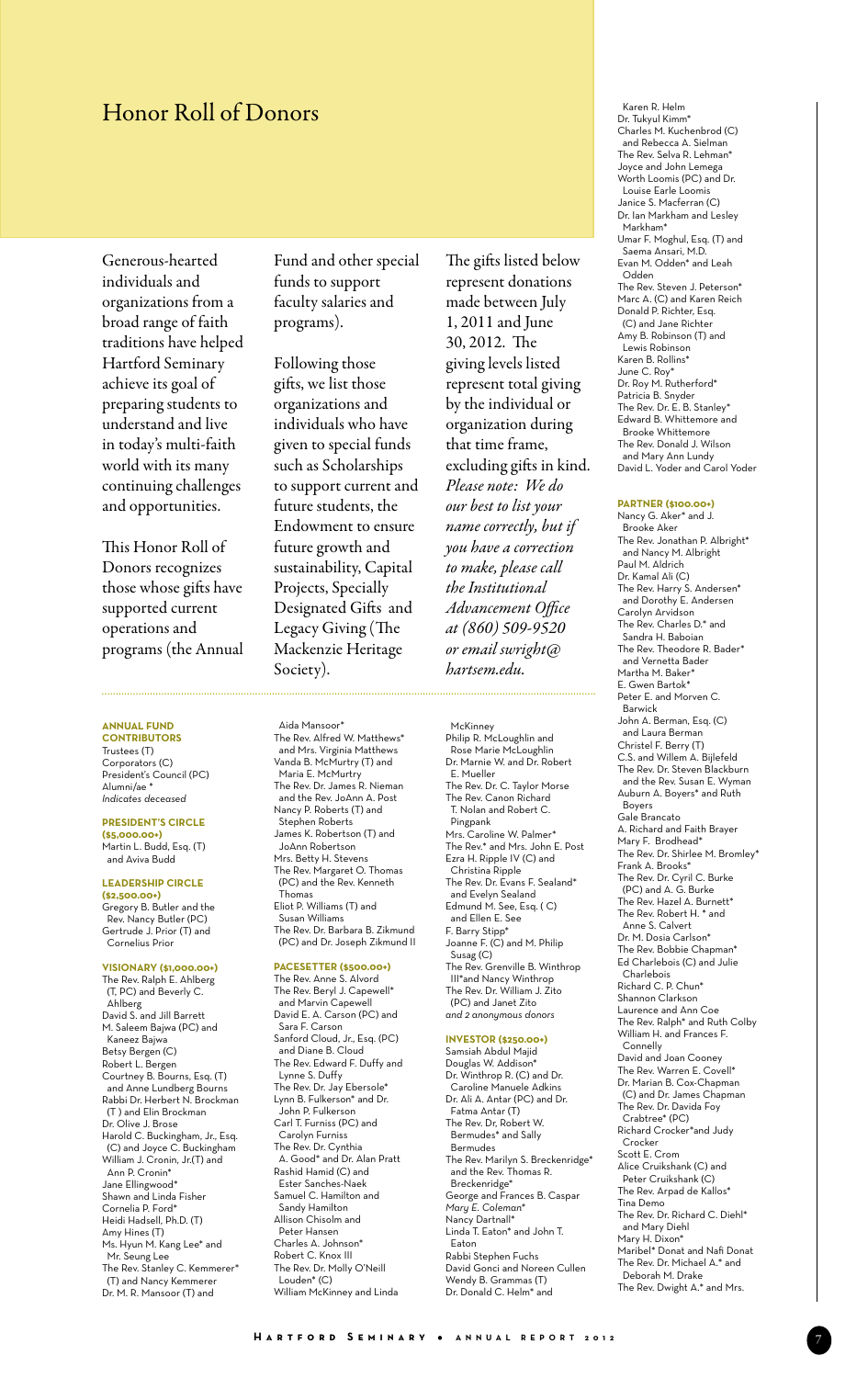

### CAPITAL PROJECTS

## The Power of Partnerships

The H.A. Vance Foundation of Hartford provided a challenge grant of \$25,000 to complete the purchase and installation of mobile shelving in Hartford Seminary's Library when the Seminary had successfully raised an additional \$50,000 for the project.

The Seminary's Library is at the heart of our institution's mission to increase understanding among students, faculty, religious leaders, journalists, researchers and the general public. The mobile shelving project included the purchase and installation of nine new mobile book carriages to increase the shelving space available for current collections and future acquisitions.

Now complete, the mobile shelving has enabled the seminary to move 21,000 volumes into circulation, expanding the library collection by 30%, a significant increase with benefits to the entire community.

We wish to thank the H.A. Vance Foundation in particular for their visionary support. We would also like to thank all the donors to the project (listed on these pages) and in particular the Ahearn Family Foundation and the Prior Family Foundation.

 Barbara A. Dutton Archer L. and Pauline Edgar James F. English, Jr. and Isabelle S. English Robert Ertl\* and Jean Ertl William H. Farley (PC)\* and Ruth Farley The Rev. Dr. Lowell H. (C) and the Rev. Julie P. Fewster The Rev. Bridget Fidler ( C) Ellen D. Fox James P. Friedman (C) and Dianne Friedman Anne Fries\* Arthur L. Gaither\* and Alfreda Gaither Phillip J. and Harriet H. Gardner (C) Mr. Sidney L. Gardner\* Mr. and Mrs. L. S. Garvais Mrs. Leanore A. and Mr. Robert Goode Andree M. Grafstein Mr. Arnold C. Greenberg (C) R. N. Griebel (C) Charles N. Gross\* Ruth E. Hadley and Dr. David M. Hadley Gwen Haley\* and Maria Dynia\* Rev. David C. Hall\* and Georgia Hall The Rev. Ernie Harris\* and Millie Harris The Rev. Mary N. Hawkes\* Thelma L. Prince Hedges\* Janine M. Hewitt David S. Hill\* and Nancy Hill Lilyne M. Hollingworth Georgette Huie Roseann Lezak Janow and Marvin Janow

The Rev. Glendon C. Jantzi\* S. Edward Jeter (C) and Michael Dewey Jeter The Rev. Dr. Alvan N. (PC) and Betty Johnson Shirley Kiefer Dr. Uriah Y. Kim and Crystal Kim Wilson H. Kimnach The Rev. Dr. Dwight L.\*and Katherine E. Kintner David S. Knishkowy (C) and Judith Greiman Ilona W. Kwiecien<sup>\*</sup> The Rev Robert Lane\* and the Rev. Fidelia Lane\* The Rev. Dr. Mary Brown Larson<sup>\*</sup> Jonathan B. Lee The Rev. Thomas H. Lindeman and Joan Lindeman The Rev. Dr. Robert Loesch\* Sidney Lovett John K. Luoma\* Shehzad M. Malik Eleanor Manire-Gatti\* and Frank Gatti\* Donna Manocchio and David Lewis Ann Marino\* Ralph E. Marsden\* Lynda Marseglia\* The Rev. Dr. John W. Martiner\* and Elizabeth B. Martiner Dorothy F. McDougald\* The Rev. J. Alan McLean (PC) and Joan McLean The Rev. Robert A. McWaid\* The Rev. Henry Millan Howard C. Miner, Jr. and Myra Miner\* The Rev. Helen M. Moore ( C)

Wuqaas Munir Dr. Victoria T. Murphy The Rev. Joyce B. Myers-Brown\* Joseph L. Pace\* Harry Y. and Carmen Utzurrum Pak\* Dr. Erline M. Patrick (C) Dr. Sydney Perry (T) Dr. Robert L. Polk\* James W. Pollock\* and Rachel Pollock\* Mark Porizky\*and Barbara Porizky Donald B. Register The Rev. Philip D. Reifenberg Edward J. Requardt\* Mr. Frank Resnick (T) Dr. Michael R. Rion (PC) and Nancy C. Rion Rev. Robert R. Rock\* and Susan Rock Dr. V. T. Samuel\* Christie Lohr Sapp\* and Paul A. Sapp John E. Scavo\* The Rev. Donna E. Schaper (C) and Warren Goldstein Robert N. Schmalz, Esq.\*(PC) and Anne Schmalz Dr. Ali Shakibai Ms. Geraldine Messina Smith\* Shirley Miller Smith\* The Rev. Dr. Kenneth W. Taylor\* (PC) and Jo Anne Y. Taylor\* The Honorable Alvin W. Thompson and Lesley A. Morgan-Thompson Humphrey Tonkin and Jane Edwards Dr. Phillip E. (PC) and Fay Trowbridge The Rev. Dr. Hans (T) and Agneta Ucko The Rev. Paul V. Varga\* and Mrs. Joanne Varga\* Sharon K. and John Waber Dr. Ben F.\* and Janice M. Wade Caroline B. Webster Joanne T. White\* Harry Widman\* Mary Ann Willis\* Amy P. M. Wolsdorf\* Cynthia D. Yee\* Jean Young Lincoln S. Young (C) Mrs. Jean Young\* Mary Zeman *and 2 anonymous donors*

#### **Donor (\$1.00+)**

Elizabeth Lee Abbott\* Shamsuddin Akhtar Kathleen and Sherwood Anderson Lynn and Shirley Anderson Evelyn M. Andre\* Doris M. Armstrong Sarah Z. Ashraf The Rev. Dr. David E.\* and Mrs. Kathleen Avery Mr. Ivan Backer Myron L. Baldwin, Jr. Tom and Melanie Barnes Emily S. Barrett Rachel Bashevkin Gordon S. Bates\* and Wanda Bates Priscilla Baxter The Rev. Paul Beech\* Nancy Benben\* Judith A. Benton and Robert Benton Shirley M. Berry\* Dale and Eleanor Blake Jean M. Blanning Dr. George N. Bowers, Jr. and Mrs. Myra H. Bowers Lois V. Bromson Donnamarie Brown\* Dr. Stanley E.\* and Beverly Brush\* Dr. Robert D. Carey\* and the Rev. LaDonna Carey\* Anne and Jackson Carroll The Rev. Alan D. Carvalho\* Carolyn H. Cary Polly U. Champ Linda Connick Dr. William J. Cook, Jr.\* and

 Mrs. Susan Cook The Rev. Marjorie H. Davis\* Stephen A. Davis Bettina I. Buonanno DelSesto Ruth A. Dudley\* George S. Dunham The Rev. George W. Easton\* and Anne Easton The Rev. Vernon Thomas Edward\* and Mrs. Doris McBride Edward\* Anne M. Eglinton The Rev. Mason B. Ellison and Roberta Ellison Dr. Don Emmel\* and Esther Emmel Lydia L. Estoye\* Patricia W. Ferrone\* Marion\* and David Fields Janet and Gene Fierman Dr. Thomas E. and Clara Joe Fisher Karl A. Fransson, Esq.\* (C) John Fussell J. Edward Gates\* and Marion M. Gates The Rev. Bricker\* and Carolyn Gibson Vivienne Girven\* The Rev. Dr. Janice Glenn\* David H. Graham\* Delores P. Graham J. C. D. Hadden, Esq. Albert Hahn The Rev. Ronald Hajarian\* Wendy M. Haller The Rev. Howard L. Harris\* The Rev. James D. and Gerry P. Harvey The Rev. Dr. Ivan O. Hawk III\* and Peggy A. Hawk Alden\* and Betty\* Hebard Sister Dorothy M. Higgins, SND David M. Hildreth Virginia R. Hoffman Edward G. Horstmann (T) Katharine Houk\* Shariq Iqbal Minister Gloria E. Jimpson\* The Rev. Ardyth Johnson\* and Dale Johnson Karen Johnston Dr. Robert M.\* and Madeline S. Johnston The Rev. Dr. Donald H. Ketcham\* and Mrs. Carol C. Ketcham Daniel R. Kingman Sandra J. Kissel The Rev. Dr. Mary D. Klaaren\* and Dr. Eugene Klaaren The Rev. Richard W. Larson\* Yvette Law Margaret Lezak Richard A. Luehrman Dr. Adair Lummis The Rev. Kenneth C. Margrey\* Dr. Ingrid Mattson and Mr. Amer Aatek The Rev. John McKinstry\* and Anne McKinstry Theodore P. McKnight\* and Martha L. McKnight<sup>\*</sup> Mary Alice Wagner Medlicott\* Dr. Esther Megill\* Arthur Meyers and Marcia Meyers Rev. Carolyn Olds Mikels, Ph.D. Dr. Roland E.\* and Mary Helen Miller The Rev. Gary A. and Lori Mongillo Margaret Moore Mary Lee Morrison and Dr. William Upholt Pamela Morrison-Wolf<sup>\*</sup> Barbara Morton Dr. Lucinda A. Mosher and Mr. Barrie Mosher The Rev. Monsignor Michael J. Motta\* Rosemary L. Moynihan\* and Timothy Moynihan Imam Dr. Salahuddin M. Muhammad (T) Sarah Mullane Viola Day Mullin Nicolas Mumejian The Rev. Aubrey Murphy\*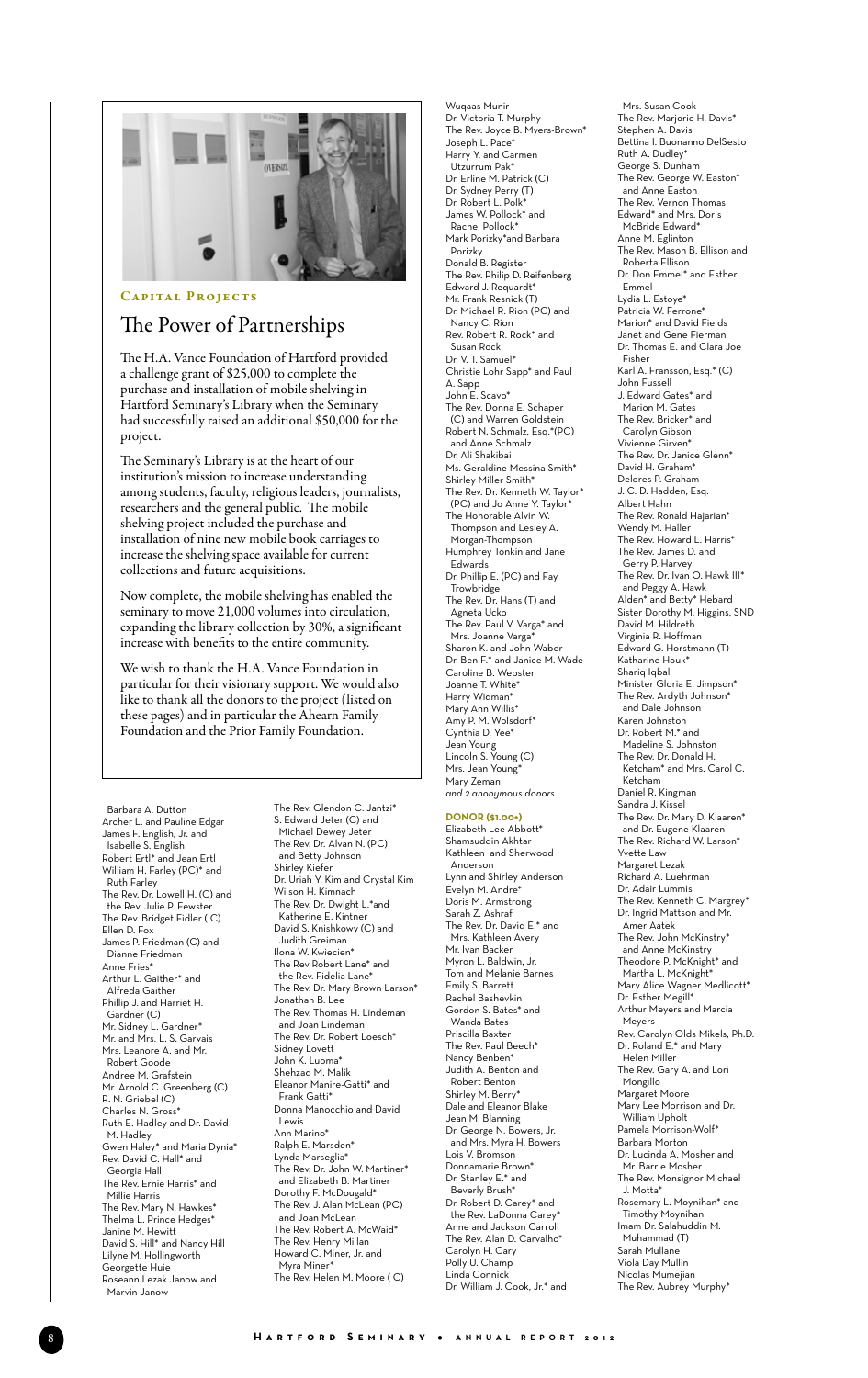Roger S. Nicholson\* and Anne Nicholson Elizabeth Adams Noyes John M. Oblak Arthur Orth\* Marjorie F. Palm Nancy J. Parker\* Marcia Pavao John Perry-Hooker Rose and Dan Petronella *The Rev. James M. Phillips* Kenneth Poppe David P. Porteous\* The Rev. Barbara Prasse and the Rev. Edgar G. Prasse The Rev. Richard S.Pryce\* and Mrs. Gail Pryce<sup>\*</sup> Dr. Shyamala Raman and Krishnan Raman Winona Lotz Ramsay\* Betty Jane Rector\* The Rev. Catherine H. Reed\* Wayne and Donnalou Rollins Rabbi Jonathan Rosenbaum (C) and Dr. Susan Rosenbaum Mary Jane Ross Marie A. Rovero Amanda D. Royce-Hale\* Jennifer L. Sanborn\* Dorothy E. Schonefeld\* Frances W. Sellers\* Nehal Shah Lisa Sheble\* The Rev. J. B. Shepherd\* Esther W. Shoup David Silver and Hilary Smith George H. Sinclair\* Ian Skoggard The Rev. Dr. Roger S.\* and Edna M. Smith Dr. Dwight D. Snesrud, D.Min.\* Marie M. Spivey ( C) and Kenneth Spivey Fred A. Sprenger The Rev. Nona H. Stewart\* Ms. Karen Stockton and Mr. Andrew Stockton Dr. Frank A. Stone Pablo Stone\* Nan Streeter Ralph R. and Bernita W. Sundquist Thomas Swain\* Saadat Syed Rev. Andrew D. Terwilleger\* and Priscilla C. Terwilleger Herman E. Thomas, Ph.D.\* Mr. Orwell C. Tousley and Mrs. Zama Tousley The Rev. Donald A. Toussaint\* Woody Trautman Mr. Arthur L. Tucker and Mrs. June P. Tucker Frank A.\* and Barbara B. Vietze\* Geraldine Von Daacke Vincent Vu Rev. Joseph E. Vujs, D.Min\* Richard L. Waddell Alice F. Walker\* John\* and Darleen Wiedenheft Sheryl and Keith Wiggins Joy Kattner Wilson\* Dennis R. Winkleblack The Rev. Melvin A.\* and Nancy Wittler\* Nancy A. Wood The Rev. Robert G. Woodward Mrs. Susan Woodward Timur (T) and Nadya Yuskaev *and 5 anonymous donors*

#### **ANNUAL GIVING**

*Special Gifts to support annual operations (in addition to the unrestricted Annual Fund)*

### **Building Abrahamic**

**Partnerships** *An Interfaith Community of Learning for Jews, Christians & Muslims* American Baptist Churches of **Connecticut** West Hartford, CT Dr. Saud Anwar and

Dr. Yusra Anis South Windsor, CT Avon/Canton Rotary Community Fund Avon, CT David I. Brandwein and Ann Brandwein West Hartford, CT Jeffrey Digel and Jane Digel West Hartford, CT First Baptist Church of West Hartford West Hartford, CT Ms. Rona Gollob Simsbury, CT The Rev. Dr. Mark L. Heilshorn\* Litchfield, CT

The Bella and Max Shulman Fund of the Jewish Community Foundation of Greater Hartford West Hartford, CT

Mr. Steven C. Kleinman Hartford, CT

David S. Knishkowy (C) and Judith Greiman West Hartford, CT

Stephen K. Lacey and Margaret Lacey

Windsor, CT The Rev. Donna Manocchio and David Lewis

Wethersfield, CT Rocky Hill Congregational Church UCC Rocky Hill, CT

South Congregational Church of Granby UCC Granby, CT

The Rev. Linda M. Spiers Collinsville, CT

St. John's Church (Episcopal) West Hartford, CT

Gary Tabasinske Lopez Island, WA Trinity Episcopal Church

Hartford, CT William C. Voss and

Michelle Voss Alton, NH George A. Weiss

Hartford, CT Jacqueline L. White,

D.Min. Peoria, IL Bryan Wilson

West Hartford, CT

#### **Faculty Salary Support**

The Association of Theological Schools Pittsburgh, PA The Alavi Foundation

### New York, NY **Women's Leadership Institute-**

**General Support** Jo Ann B. Bourquard<sup>\*</sup> Agawam, MA Cornelia P. Ford\*



#### **FOUNDATION HIGHLIGHTS**

### Foundation Impact

The Alavi Foundation continues to be a generous funding partner, providing faculty salary support for Dr. Mahmoud Ayoub to continue to teach at Hartford Seminary. Dr. Ayoub, a noted scholar of

Shi'ite Islam has had a distinguished academic career, at Temple University and Hartford Seminary among many other institutions, and is known for his belief in the importance of interfaith dialogue in today's challenging world as we work to build harmonious and tolerant relationships among all peoples.

The Alavi Foundation has also taken a leadership role in Hartford Seminary's campaign to secure funding to endow a faculty chair for the study of Shi'ite Islam. The Foundation recently provided major funding for a landmark conference last fall on "The State of the Study of Shi'ite Islam in North America and Europe" at which the endowment campaign was launched. The conference brought together leading scholars of Shi'i Islam to share perspectives on their rich heritage within the broader Islamic world and to identify efforts to increase interest in the study of Shi'i Islam in North America. At the conference, Dr. Sayyed Hossein Nasr of George Washington University gave the keynote address.

The Alavi Foundation continues to fund important educational enterprises as a reflection of its mission "to promote charitable and philanthropic causes through educational, religious and cultural programs." The Foundation does this by making contributions to not-for-profit organizations within the United States and Canada that support inter- and intra-faith dialogue, and promote Islamic culture and Persian language, literature and civilization.

#### New Canaan, CT Sherie S. Roberts\*

Southbury, CT

### **Donors: Religious Organizations, Foundations and Corporations**

#### **Churches, Mosques, Synagogues and Other Religious Organizations**

American Baptist Churches of Connecticut West Hartford, CT

Central Baptist Church

Hartford, CT Columbia Congregational Church **UCC** 

Columbia, CT Congregational Church in South

Glastonbury UCC S. Glastonbury, CT

The Congregational Church of Laconia UCC Laconia, NH Congregational Church of Marlborough UCC Marlborough, CT East Granby Congregational

**UCC** Ellington, CT First Baptist Church of West Hartford West Hartford, CT First Church in Windsor UCC Windsor, CT First Church of Christ UCC New Haven, CT First Church of Christ, Congregational UCC

Ellington Congregational Church

Church UCC East Granby, CT

First Church of Christ, Congregational UCC Redding Center, CT

Middletown, CT

The First Church of Christ, Congregational UCC Suffield, CT

First Congregational Church of Bloomfield UCC Bloomfield, CT

First Congregational Church of Granby UCC Granby, CT

First Congregational Church of Waterbury UCC Waterbury, CT

Fishers Island Union Chapel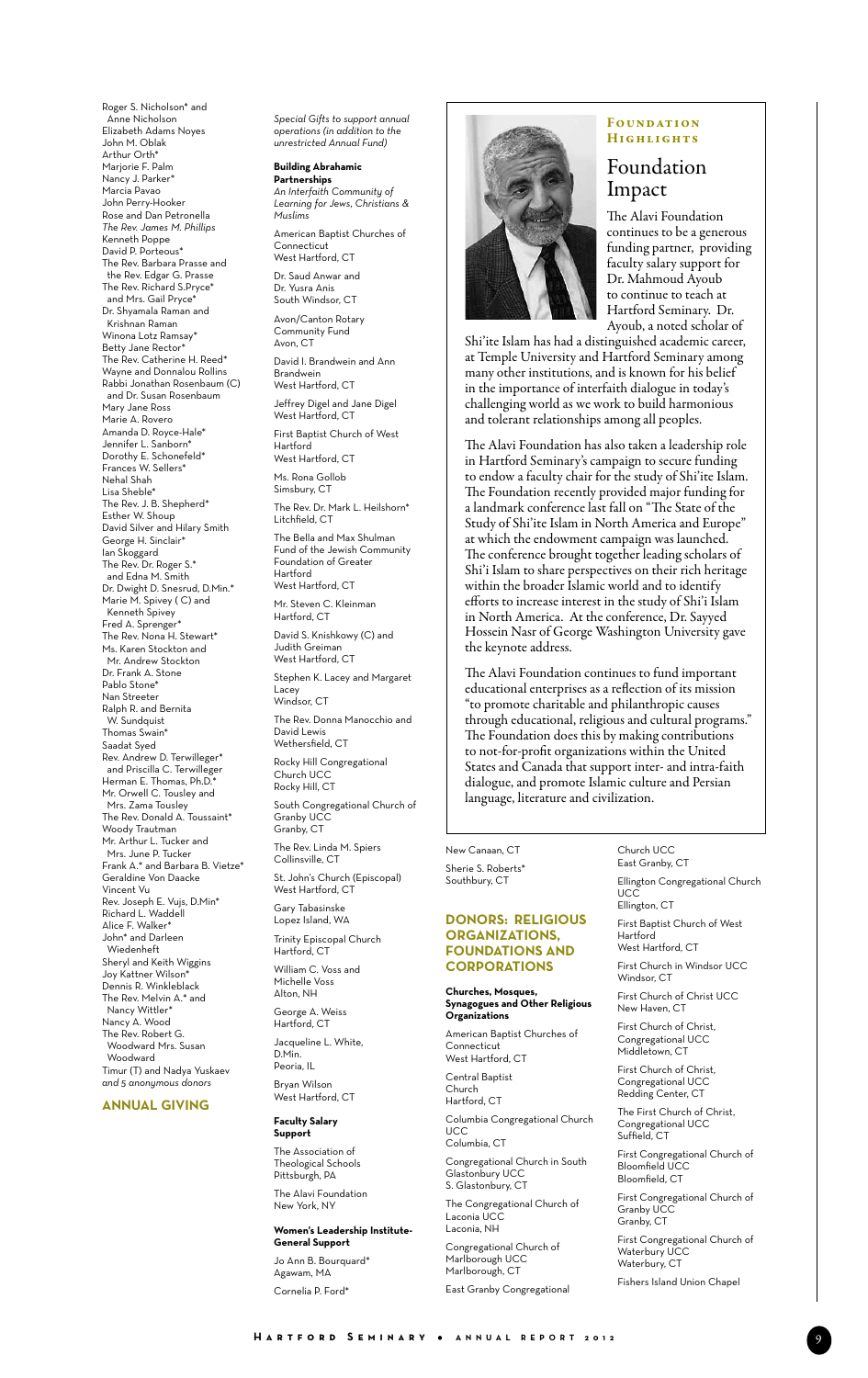

### LEGACY GIVING: THE MACKENZIE HERITAGE SOCIETY

# The Inderstrodt Legacy

The late Jane and Bill Inderstrodt, both Hartford Seminary alumni, made provisions in their estate plans help Hartford Seminary continue its spiritual and educational traditions both now and in the future. Known to many of the Hartford Seminary family, the Inderstrodts had long and varied careers in ministry, teaching and church administration ranging from Washington D.C. to positions in Connecticut and Maine. They both continued to be very busy at the end of their lives, even helping to coordinate fundraising for victims of Hurricane Katrina.

The Mackenzie Heritage Society recognizes current and past donors of planned gifts to Hartford Seminary. What began in 1833 with a vision for developing leadership in ministry has evolved today into a renowned center for scholarship, research and dialogue. The vision of the founders of Hartford Seminary has flourished. Their legacy is intact, in many ways because of the generosity and foresight demonstrated by those whose gifts were made as planned gifts to support the future growth of the institution.

To join our Mackenzie Heritage Society, which recognizes current and past donors of planned gifts to Hartford Seminary, you have only include Hartford Seminary in your estate plans.

Hartford Seminary welcomes your inquiries. For more information, please feel free to contact Jonathan Lee, Director of Institutional Advancement at (860) 509-9556, or jlee@hartsem.edu or visit www.hartsem. edu/gifts-lifetime

#### Fishers Isle, NY

International Institute of Islamic **Thought** 

Herndon, VA Islamic Council of New England South Hadley, MA

Islamic Society of Western Massachusetts West Springfield, MA

National Association of Congregational Christian Churches Oak Creek, WI

Noank Baptist Church Noank, CT

Pilgrim Way Baptist Church Windsor, CT

Rocky Hill Congregational Church UCC Rocky Hill, CT

Roxbury Congregational Church **UCC** Roxbury, CT

Somers Congregational Church UCC Somers, CT

South Congregational Church of

#### Granby UCC Granby, CT

St. John's Church (Episcopal) West Hartford, CT St. Mark's Episcopal Church Bridgeport, CT

Trinity Episcopal Church Hartford, CT

Windham Association of the Connecticut Conference United Church of Christ Hampton, CT

#### **Foundation Giving**

Alavi Foundation of New York New York, NY The Ruth Conant Trust Fund Hartford, CT H.A. Vance Foundation Hartford, CT The Hartford Foundation for Public Giving Hartford, CT

Jewish Community Foundation of Greater Hartford West Hartford, CT

The Maximilian E. and Marion O.

Hoffman Foundation West Hartford, CT

Francis Asbury Palmer Fund Pittsburgh, PA Shinnyo-en Foundation San Francisco, CA The Shulansky Foundation, Inc. Bloomfield, CT The Lilly Endowment, Inc. Indianapolis, IN

#### **Corporate & Business Giving**

Ace Advance Paper Company, Inc. New Britain, CT Aetna Foundation, Inc. Princeton, NJ All Waste, Inc. Hartford, CT The Association of Theological Schools Pittsburgh, PA Avon/Canton Rotary Avon, CT Brothers Oil East Hartford, CT EMCOR Services/New England Mechanical Vernon, CT The Hartford Hartford, CT Jewish Federation of Greater New Haven Woodbridge, CT Lebon Press, Inc. Hartford, CT Medical Mission Sisters

Hartford, CT Mitchell Fuel Co. Inc. South Windsor, CT People's United Insurance Agency Hartford, CT

Robinson & Cole, LLP Hartford, CT Ryan Business Systems

South Windsor, CT Sam's Plumbing and Heating

West Hartford, CT The Crown Market West Hartford, CT Ulvi S. Gurer, Master Electrician Coventry, CT United Way of Central & Northeastern CT

Hartford, CT W. B. Mason, Inc. East Windsor, CT

### **Matching Gifts**

Aetna Foundation, Inc. Princeton, NJ The Hartford Hartford, CT The Lilly Endowment, Inc. Indianapolis, IN

#### **In Kind Gifts and Services** Ace Advance Paper Company, Inc.

New Britain, CT Efrain Agosto West Hartford, CT James H. Ameling\* New Haven, CT James Baker Design Chester, CT Robert J. Brooks Storrs Mansfield, CT Kelton Cobb Hartford, CT Marjorie H. Davis\* Granby, CT George W. Easton\* Essex, CT Peter B. Grandy\* West Hartford. CT

George W. Grisevich Hartford, CT

Gail D. Keeney-Mulligan Bloomfield, CT

- Ruth Ann Martz West Hartford, CT
- Deborah S. Meny West Hartford, CT
- Umar F. Moghul (T) Manchester, CT

Joe Peidle Medford, MA Michael R. Rion (PC)

West Hartford, CT Norma A. Rust\*

Simsbury, CT Scott L. Thumma (T) West Hartford, CT

W. B. Mason, Inc. East Windsor, CT

#### **Memorial and Honor Gifts**

In memory of Leslie John Adkins Dr. Winthrop R. Adkins (C) and Dr. Caroline Adkins

In memory of Khurshid Akhtar Shamsuddin Akhtar

In memory of H. Constance Barker Ault Ruth Handley\* and Dr. David

Hadley In memory of my father, Irving

Berkelhammer Wendy B. Grammas (T)

In honor of Katie Brush Dr. Stanley E. Brush\* and Beverly Brush\*

In honor of Professor Kelton Cobb

Jane Ellingwood\*

In memory of Rev. Dr. Carl S. Dudley The Rev. Donald B. Register

In memory of Jose D. Estoye Lydia L. Estoye\*

In honor of Mary and John Higgins, Francis, Rebecca and Joseph Higgins Sister Dorothy M. Higgins, SND In memory of Louisa Horvath Dr. Frank M. Gatti\* and Eleanor

Manire-Gatti\* In honor of Dr. Alvan N. Johnson, Jr.

Vivienne Girven\* In honor of Yehezkel Landau David Silver and Hilary Smith

In memory of Sam Macferran Janice S. Macferran (C)

In memory of Harvey K. McArthur Dr. Robert M. Johnston\* and Madeline Johnston

In memory of Sarah Morgan Sanford Cloud, Jr. (PC) and Diane B. Cloud

In memory of John B. Olds and Gwendolyn Aldridge Olds-Lewis Rev. Carolyn Olds Mikels, Ph.D.

In honor of Sydney Perry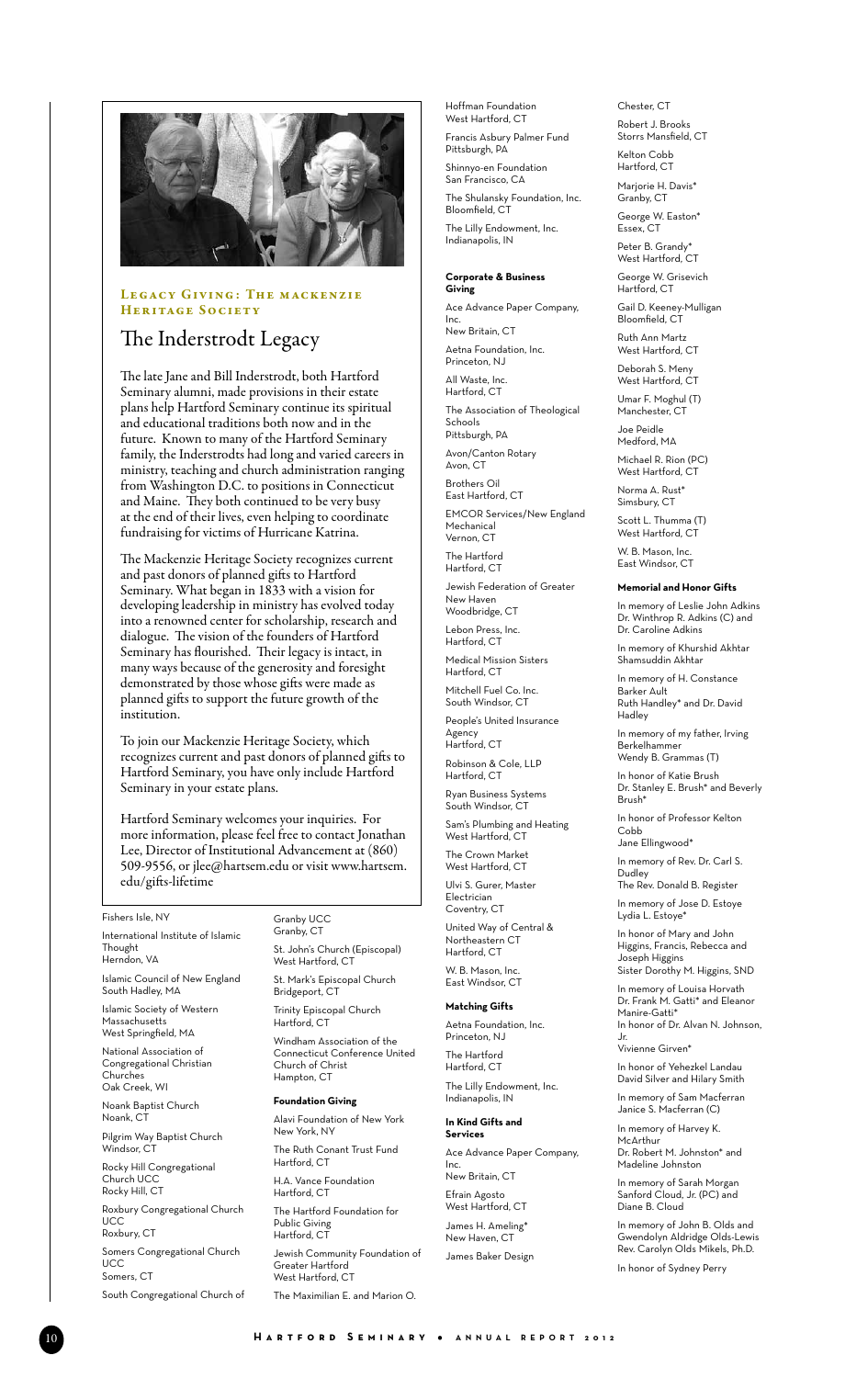Rachel Bashevkin In honor of M.T. Winter Marjorie Fay Palm In honor of M.T. Winter Mary Ann Willis\*

#### **Capital Projects campaign**

#### **Library Shelving Project**

Ahearn Family Foundation Dunedin, FL

Dr. Nancy T. Ammerman and Dr. Jack Ammerman West Roxbury, MA

John and Laura Berman Fund West Hartford, CT

The Rev. Marilyn S. Breckenridge\* and The Rev. Thomas Breckenridge\* Edina, MN

Martin L. Budd (T) and Aviva Budd Stamford, CT

The Rev. Bobbie Chapman Harwinton, CT

The Rev. Henry P. Cody West Hartford, CT

First Church in Windsor UCWindsor, CT

Sally Greco Canaan, CT

Heidi Hadsell, Ph.D. (T) Hartford, CT

Anne Hardy\* Amherst, MA

The Hartford Foundation for Public Giving Hartford, CT

Dawn M. Karlson<sup>\*</sup> North Granby, CT

Ilona W. Kwiecien\* Jaffrey, NH

Eleanor Manire-Gatti\* and Dr. Frank Gatti\* Amherst, MA

Milton Marcus and Barbara Marcus Farmington, CT

The Rev. Alfred W. Matthews\* and Virginia Matthews Norfolk, VA

Robert E. Meditz Wethersfield, CT

Justin Peyton East Hartford, CT

The Prior Family Foundation St Thomas, VI

Amy B. Robinson (T) and Lewis **Robinsor** Hartford, CT

Rabbi Gloria S. Rubin Oakland, NJ

The Rev. Dr. E. Bevan Stanley\* Litchfield, CT

The Rev. Dr. Hans Ucko (T) Hilaire d'Ozilhan, France H.A. Vance Foundation

Hartford, CT

The Rev. Ann Van Cleef Orient, NY

The Rev. Dr. William J. Zito (PC) and Janet Zito Portland, CT

*An Anonymous Alumnus*

#### **Library Computers**

The Maximilian E. and Marion O. Hoffman Foundation West Hartford, CT

#### **Women's Leadership Institute-- Capital Project**

JoAnne Bauer\* Hartford, CT Carmela S. Hansen\* Harwinton, CT Hyun M. Kang Lee\* and Seung Lee Cheshire, CT

#### **Special designated gifts campaign**

**Shi'a Conference** Alavi Foundation of New York

New York, NY **Religious Diversity Leadership** 

**Workshop** Shinnyo-en Foundation San Francisco, CA

**Hartford Institute for Religion** 

**Research** The Lilly Endowment, Inc. Indianapolis, IN

### **Endowment campaign**

**Imam Ali Chair for the Study of Shi'ite Islam** Ali A. Agah and Mariam Agah Manassas, VA Parvez Bukhari South Glastonbury, CT Zameer U. Hasan Bensalem, PA Syed A. Rizvi Hicksville, NY

Alveena Shah Boston, MA

**Bequest to Endowment** Betty H. Stevens Bloomfield, CT

### **Legacy Giving**

### **Gifts to the MacKenzie**

**Heritage Society** The Estate of Jane A. Inderstrodt<sup>\*</sup> Topsham, ME The Estate of William L. Inderstrodt\* Topsham, ME The Estate of J. H. Williams Hartford, CT

# **Scholarship campaign**

**Black Ministries Program Scholarships**

The Ruth Conant Trust Fund Hartford, CT The Rev. Dr. Alvan N. Johnson (PC) and Mrs. Betty Johnson Bloomfield, CT

**Dudley Scholarship** Shirley S. Dudley Bloomfield, CT

**Inderstrodt Scholarship Fund**

The Rev. Dr. Jay Ebersole\* Thomasville, NC

**Islamic Chaplaincy Scholarship** Dr. Syeda Awais

Longmeadow, MA Dr. M. Saleem Bajwa



#### INTERNATIONAL PEACEMAKING Program

# A Passion for Peacemaking

In addition to their support of the Abrahamic Partnerships Chair, Lynn and John Fulkerson have been leading supporters of the International Peacemaking Program (IPP) in both June of 2011 and October of 2012, inspiring other individuals and institutions to help in funding this unique and effective program. "The Seminary plays such an important role internationally in religious peacemaking," the Fulkersons said.

Lynn is a Hartford Seminary alumna, former President's Council Chair and former Trustee. With her husband, John, she has continued her involvement with and support of Hartford Seminary, and in particular, with this key program, which embodies Hartford Seminary's commitment to interfaith relations. The Fulkersons said, "Hartford Seminary offers a hopeful vision of the possibilities for peace. It brings together people of diverse religious perspectives and experiences in a unique environment of mutual respect and acceptance."

Students enrolled in the International Peacemaking Program include Christians and Muslims who come from overseas settings in which there is interreligious conflict. They spend an intensive year studying interfaith dialogue and leadership, and they leave with the skills and knowledge to become interfaith peacemakers in their own countries.

Hartford Seminary began the International Peacemaking Program (IPP) in 2004. In addition to the Fulkersons' recent gifts, funding for IPP has come from The David E. A. Carson and Sara F. Carson Fund, the E. Rhodes and Leona B. Carpenter Foundation, and a dozen local churches and mosques. It costs approximately \$25,000 to fully fund an IPP student.

South Hadley, MA Islamic Council of New England South Hadley, MA Islamic Society of Western **Massachusetts** West Springfield, MA Islamic Society of Western Massachusetts

West Springfield, MA Dr. M. Zubair Kareem South Hadley, MA Professor Colleen M. Keyes\*( C) and Bilal Ansari\*

Williamstown, MA Jacqueline L. White, D.Min. Peoria, IL

**International Peacemaking Program and Scholarship**

Ellington Congregational Church

Ellington, CT The First Church of Christ, Congregational Suffield, CT

First Church of Christ, Congregational Middletown, CT

Lynn B. Fulkerson\* and Dr. John B. Fulkerson Litchfield, CT

#### **Jewish Theological Seminary Student Scholarship**

The Prior Family Foundation St Thomas, VI

#### **Programa de Ministerios Hispanic Scholarhship**

Congregational Church in South **Glastonbury** South Glastonbury, CT